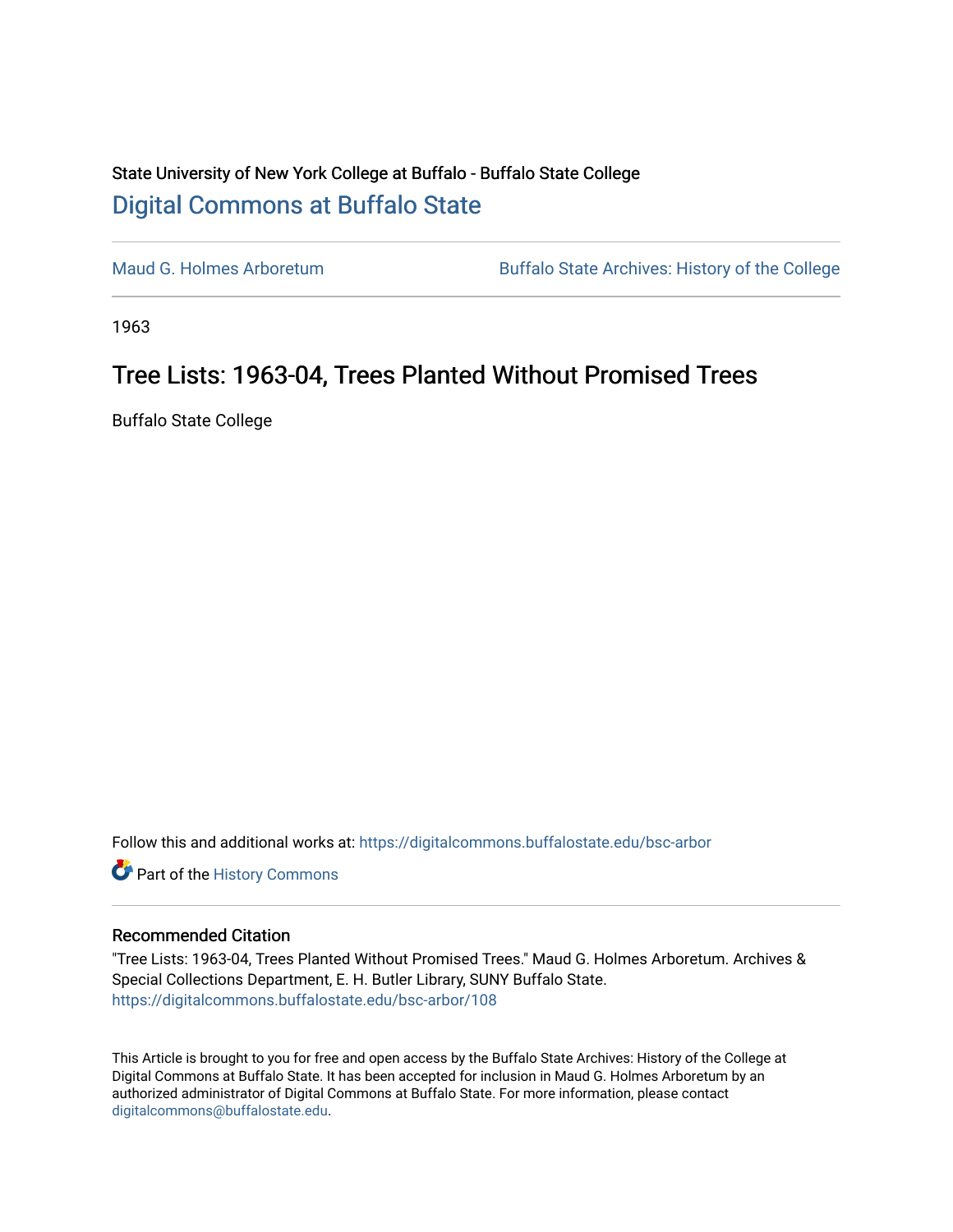BEECH (Four)

1 Columnar Beech - Fagus sylvatica fastigiata (25')

1 Cutleaf European Beech - Fagus sylvatica laciniata (50:)

1 Weeping European Beech - Fagus sylvatica pendula (50')

1 Rivers Beech - Fagus sylvatica Riversii (70-75')

(Gift of Land O'Trees, 1042 Wehrle Drive, Williamsville 21, N.Y.) . WEEPING WILLOW (Four)

Niobe

(Gift of Mr. Ed. Grapes, Mennes Nursery, 3154 Niagara Falls Blvd., Tonawanda, New York)

KATSURATREE (Four)

Cercidiphyllum japonicum Sieb & Zucc.

(Gift ofWheelock Turnbull, North Collins)

FLOWERING CRAB (One)

(Gift of Four Winds, 2635 Millersport Highway, Getzville, N.Y.): COLUMNAR MAPLE (Two)

(Gift of Mr. Jim Taylor, Lincoln Park, N. Tonawanda) SYCAMORE (Four)

(Gift of Kelly Brothers, Dansville, New York SEQUOIA (MATA) (Three)

(Gift of Kelly Brothers, Dansville, New York . AUSTRIAN PINE (Two)

(Gift of Jerge Nursery, Elma, New York) GINGKO (One)

(Gift of Auld's Garden Shop, Kenmore, N.Y.) SAUCER MAGNOLIA (Two)

Soulangeana

(Gift of Adam's Nursery, Genesee St., Lancaster, N.Y.)